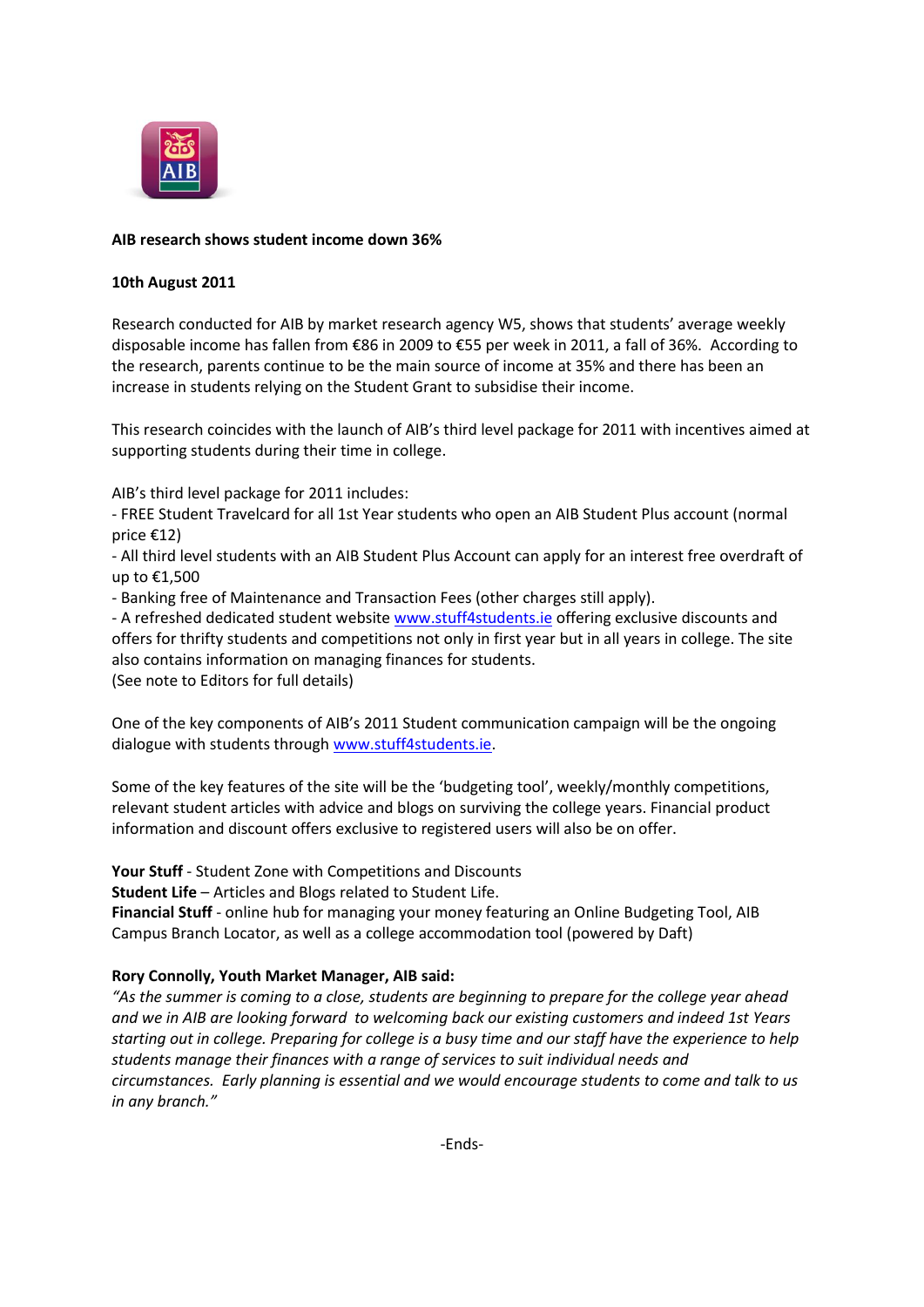### **For information, please contact:**

Helen Leonard Press Office AIB Group Bankcentre Ballsbridge Dublin 4 Tel: +353-1-641 4141

## **NOTES TO EDITORS**

## **AIB's Third Level Student Package 2011**

The AIB Student Plus Account is available to any person enrolling or currently engaged in any fulltime, third level educational course with a minimum duration of one academic year (including full time post graduate studies).

### **Free Student Travelcard for First Year Students Only**

All first year Third Level Students who open or convert to an AIB Student Plus Account, between the 16th May 2011 and 31st October 2011, will receive a voucher for a FREE Student Travelcard (normal cost €12).

The Student Travelcard is Ireland's leading student discount card. It is the only card giving students discounts of up to 40% on Irish Rail, Dublin Bus and Luas Tickets. It can also be used to receive great discounts with the GAA, O2, Topshop, CD WOW, Sayit Travel, Boots and McDonalds.

To get a FREE Student Travelcard, students must present their voucher at the on-campus Student Travelcard centres. Alternatively, they can apply by post or at a number of Student Travelcard agents throughout the country.

Vouchers must be redeemed by 30th November 2011. If students avail of the offer on-campus or at an agent, they must pay a photo fee of  $E$ 3.

### **€1,500 Interest Free Overdraft**

All third level students with an AIB Student Plus Account can apply for an interest free overdraft of up to €1,500. Normal lending criteria terms and conditions apply.

### **Other benefits**

- Banking free of Maintenance & Transaction fees (other charges still apply)
- AIB Debit Card for use in Ireland or abroad
- AIB Phone & Internet Banking
- AIB Top up by Text
- Savings options AIB Regular Saver Account or AIB's Online Notice Deposit 7 account
- Reduced rate loans
- mc2 Student MasterCard
- No commission on the purchase or sale of foreign currency notes and the cashing/lodging of